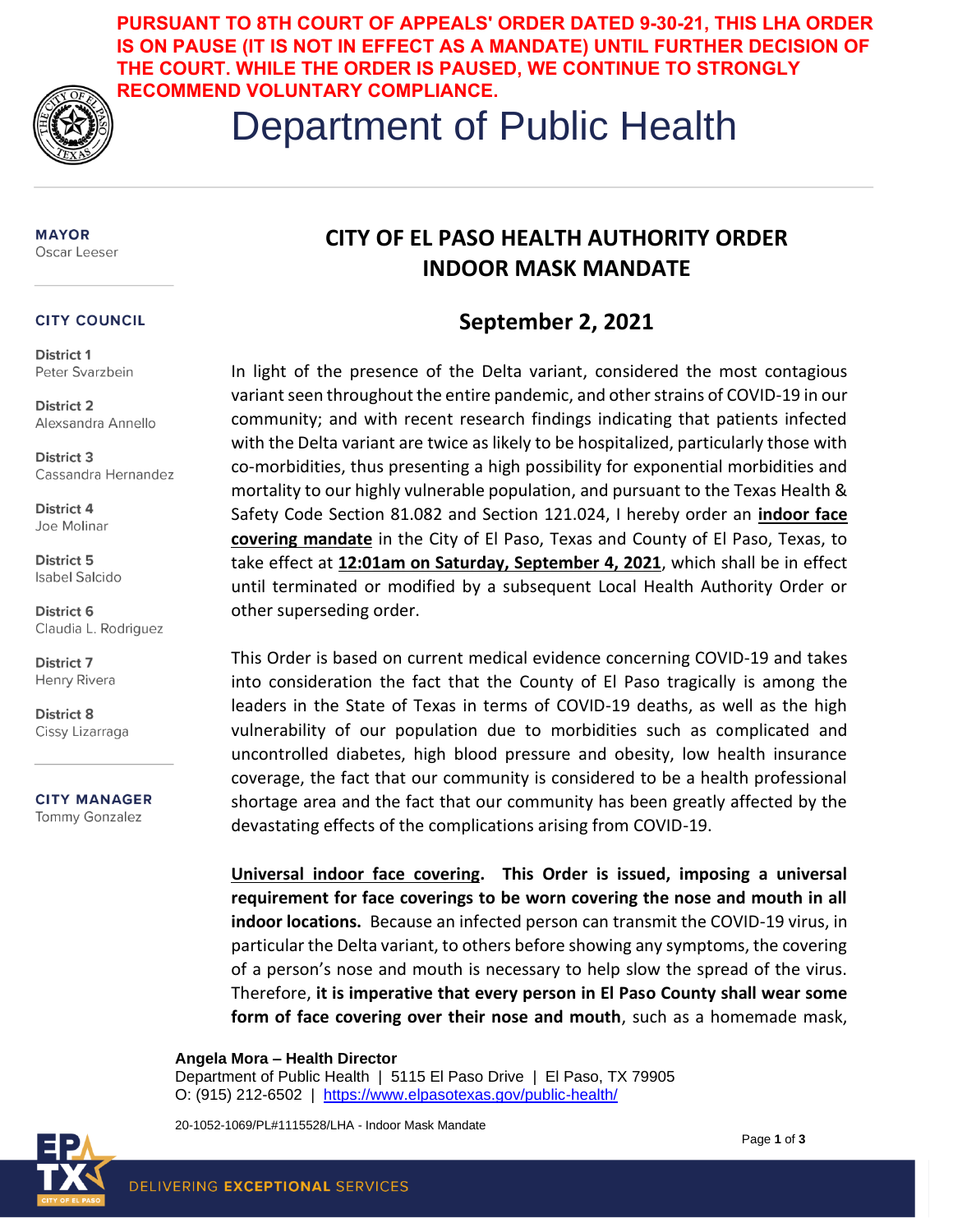**PURSUANT TO 8TH COURT OF APPEALS' ORDER DATED 9-30-21, THIS LHA ORDER IS ON PAUSE (IT IS NOT IN EFFECT AS A MANDATE) UNTIL FURTHER DECISION OF THE COURT. WHILE THE ORDER IS PAUSED, WE CONTINUE TO STRONGLY RECOMMEND VOLUNTARY COMPLIANCE.**



# Department of Public Health

## **MAYOR**

Oscar Leeser

### **CITY COUNCIL**

**District 1** Peter Svarzbein

**District 2** Alexsandra Annello

**District 3** Cassandra Hernandez

District 4 Joe Molinar

**District 5** Isabel Salcido

District 6 Claudia L. Rodriguez

District 7 Henry Rivera

District 8 Cissy Lizarraga

**CITY MANAGER** 

**Tommy Gonzalez** 

- scarf, bandana, or handkerchief, preferably medical grade or higher, when inside an indoor location with the exception of private homes, and in shared ride scenarios; *provided*, *however, that this face covering requirement does not apply to the following:*
	- 1. any person younger than 2 years of age; parents and guardians of children over the age of 2 and under the age of 10 are responsible for appropriately making their children wear a face covering as required herein;
	- 2. any person with a medical condition or disability that prevents wearing a face covering;
	- 3. any person while the person is consuming food or drink, or is seated at a restaurant to eat or drink;
	- 4. any person while the person is (a) exercising or engaging in physical activity indoors, in a gym or exercise facility, individually or in a group and (b) maintaining a safe distance from other people;
	- 5. any person while the person is driving alone or with passengers who are part of the same household as the driver;
	- 6. any person obtaining a service that requires temporary removal of the face covering for security surveillance, screening, or a need for specific access to the face, such as while visiting a bank or while obtaining a personal care service involving the face, but only to the extent necessary for the temporary removal;
	- 7. any person while the person is in a swimming pool or similar body of water;
	- 8. any person who is voting, assisting a voter, serving as a poll watcher, or actively administering an election, but wearing a face covering is strongly encouraged;
	- 9. any person who is actively providing or obtaining access to religious worship, unless required by said religious worship entity, but wearing a face covering is strongly encouraged;
	- 10. any person while the person is giving a speech for a broadcast or to an audience.

### **Angela Mora – Health Director**

Department of Public Health | 5115 El Paso Drive | El Paso, TX 79905 O: (915) 212-6502 | <https://www.elpasotexas.gov/public-health/>

20-1052-1069/PL#1115528/LHA - Indoor Mask Mandate



Page **2** of **3**